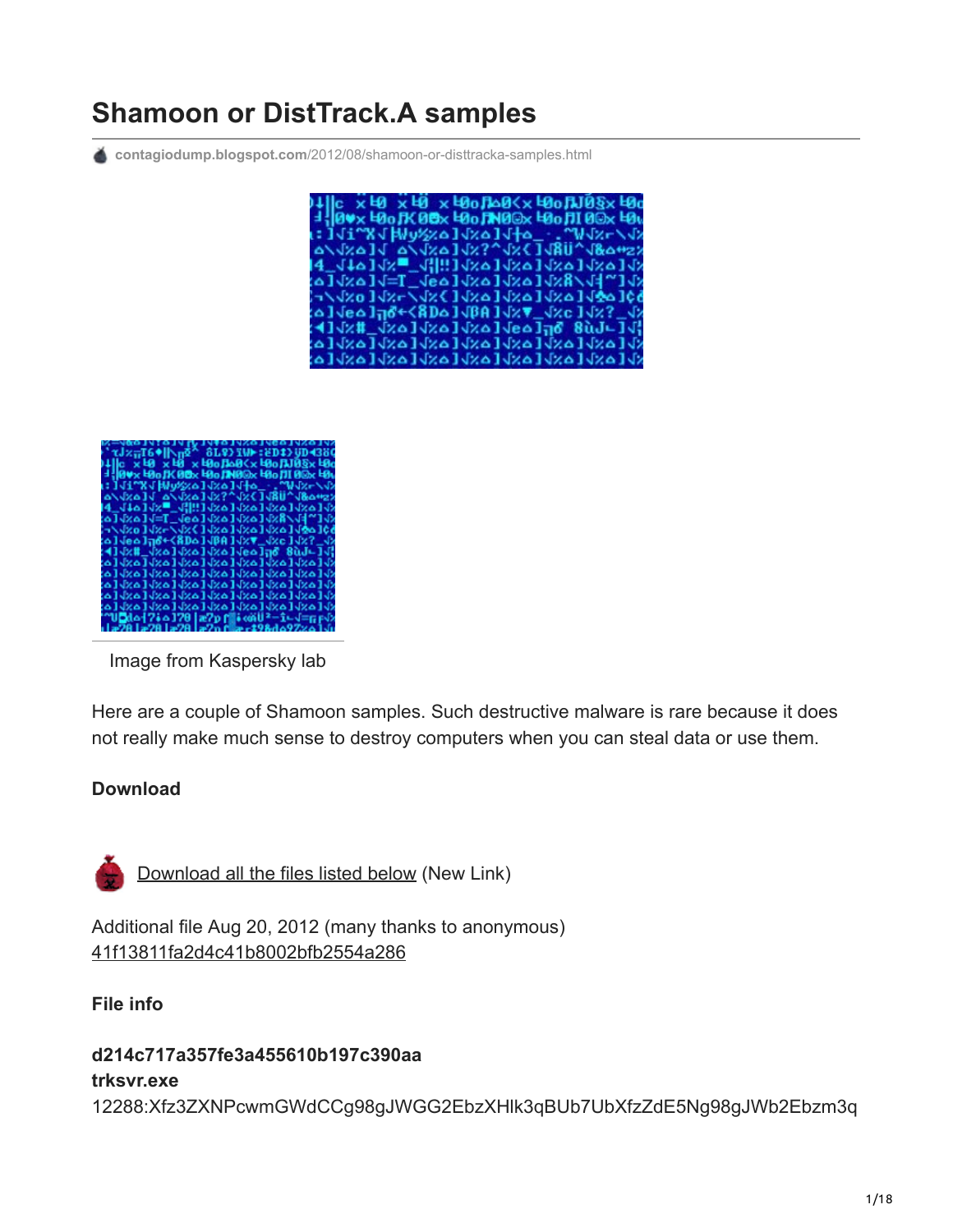[http://www.sophos.com/de-de/threat-center/threat-analyses/viruses-and](http://www.sophos.com/de-de/threat-center/threat-analyses/viruses-and-spyware/Troj~Mdrop-ELD/detailed-analysis.asp)spyware/Troj~Mdrop-ELD/detailed-analysis.aspx

## **PE info**

| UninitializedDataSize          | $\therefore$ 0                                    |
|--------------------------------|---------------------------------------------------|
| InitializedDataSize : 913408   |                                                   |
| ImageVersion                   | $\therefore$ 0.0                                  |
| ProductName                    | Microsoft Windows Operating System                |
| FileVersionNumber : 5.2.3790.0 |                                                   |
|                                | LanguageCode : English (U.S.)                     |
| FileFlagsMask                  | :0x003f                                           |
| FileDescription                | : Distributed Link Tracking Server                |
| CharacterSet                   | : Unicode                                         |
| LinkerVersion                  | : 10.0                                            |
| <b>FileOS</b>                  | : Windows NT 32-bit                               |
| MIMEType                       | : application/octet-stream                        |
| Subsystem                      | : Windows command line                            |
| FileVersion                    | : 5.2.3790.0 (srv03_rtm.030324-2048)              |
| TimeStamp                      | : 2012:08:10 00:46:22+02:00                       |
| FileType                       | : Win32 $EXE$                                     |
| <b>PEType</b>                  | $\therefore$ PE32                                 |
| InternalName                   | : Distributed Link Tracking Server                |
| ProductVersion : 5.2.3790.0    |                                                   |
| SubsystemVersion               | : 5.1                                             |
| <b>OSVersion</b>               | : 5.1                                             |
| OriginalFilename : trksvr      |                                                   |
| LegalCopyright                 | : Microsoft Corporation. All rights reserved.     |
| MachineType                    | : Intel 386 or later, and compatibles             |
| CompanyName                    | : Microsoft Corporation                           |
| CodeSize                       | :84480                                            |
| FileSubtype                    | $\therefore$ 0                                    |
| ProductVersionNumber           | : 5.2.3790.0                                      |
| EntryPoint                     | : 0x892b                                          |
| ObjectFileType                 | : Executable application                          |
| <b>PE Signature</b>            |                                                   |
| ============                   |                                                   |
| Publisher                      | : Microsoft Corporation                           |
| Product                        | : Microsoft_Windows_Operating System              |
| Internal name                  | : Distributed Link Tracking Server                |
| Copyright                      | : (c) Microsoft Corporation. All rights reserved. |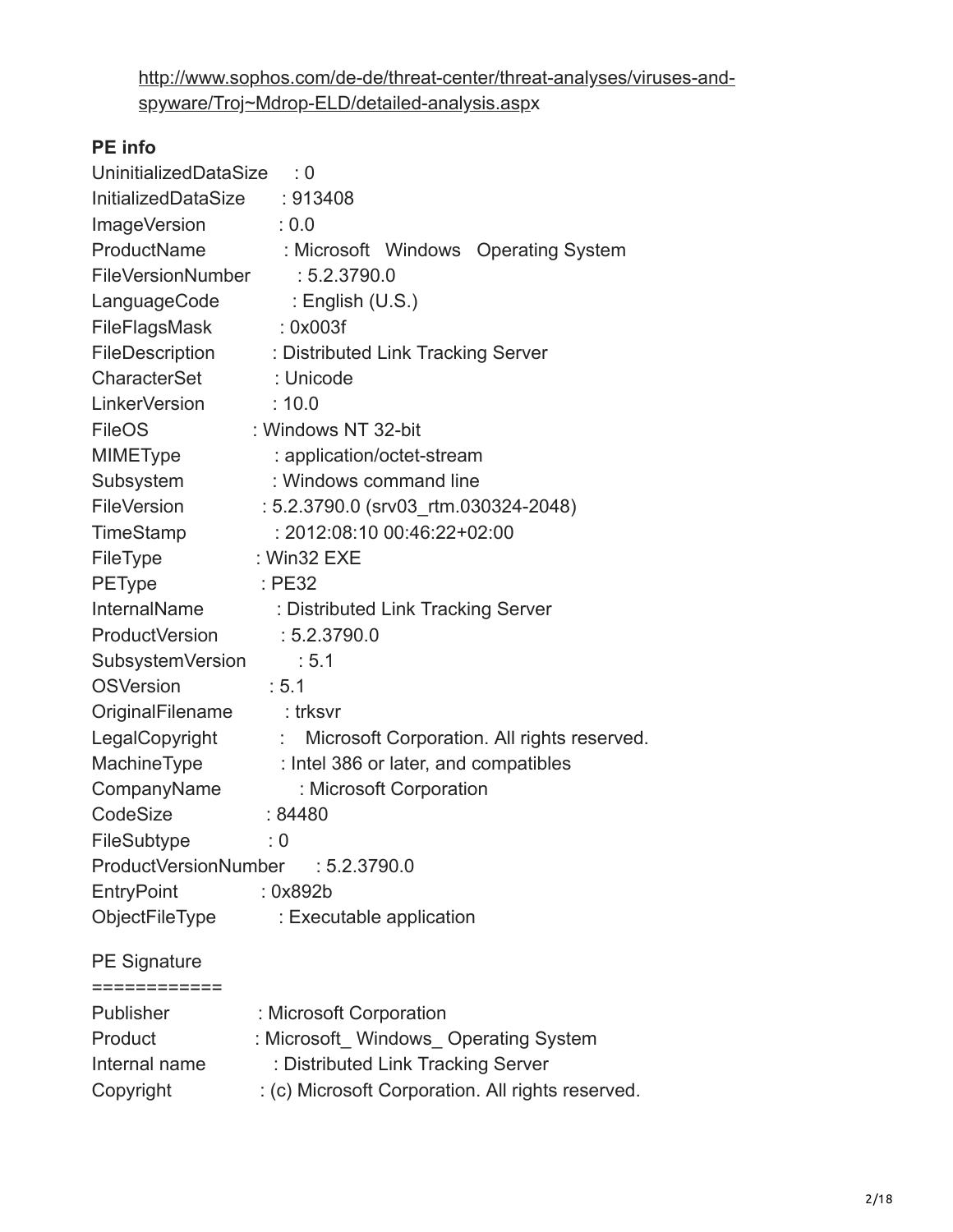Original name : trksvr File version : 5.2.3790.0 (srv03 rtm.030324-2048) Description : Distributed Link Tracking Server

https://www.securelist.com/en/blog?SSL=1#

ASCI strings

File: D214C717A357FE3A455610B197C390AA MD5: d214c717a357fe3a455610b197c390aa Size: 989184

Wow64DisableWow64FsRedirection Wow64RevertWow64FsRedirection string too long invalid string position **Schedule** JobAdd vector<T> too long ios\_base::eofbit set ios\_base::failbit set ios\_base::badbit set bad locale name bad cast c:\windows\temp\out17626867.txt kijjjjnsnjbnncbknbkjadc kjsdjbhjsdbhfcbsjkhdf jhg jkhg hjk hjk slkdfjkhsbdfjbsdf klsjdfjhsdkufskjdfh generic iostream system iostream stream error Unknown exception bad allocation **CorExitProcess**  !"#\$%&'()\*+,-./0123456789:;<=>? @abcdefghijklmnopqrstuvwxyz[\]^\_`abcdefghijklmnopqrstuvwxyz{|}~ !"#\$%&'()\*+,-./0123456789:;<=>? @ABCDEFGHIJKLMNOPQRSTUVWXYZ[\]^\_`ABCDEFGHIJKLMNOPQRSTUVWXYZ{|}~ LC TIME LC\_NUMERIC LC MONETARY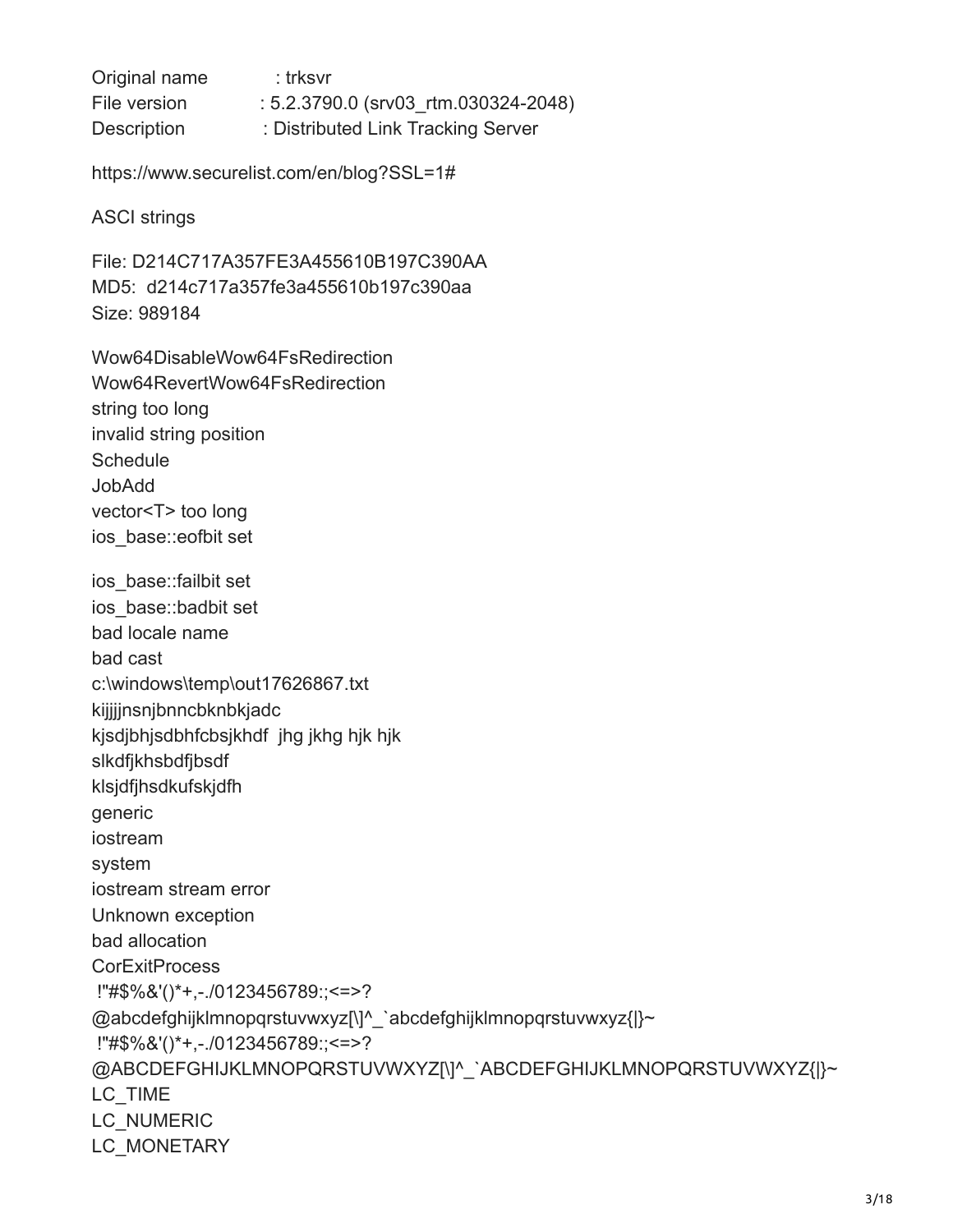LC\_CTYPE LC\_COLLATE LC\_ALL !"#\$%&'()\*+,-./0123456789:;<=>? @ABCDEFGHIJKLMNOPQRSTUVWXYZ[\]^\_`abcdefghijklmnopqrstuvwxyz{|}~ Visual C++ CRT: Not enough memory to complete call to strerror. bad exception FlsFree **FlsSetValue FlsGetValue** FlsAlloc HH:mm:ss dddd, MMMM dd, yyyy MM/dd/yy December November **October** September August July June April March **February January Saturday** Friday **Thursday Wednesday Tuesday** Monday **Sunday** united-states united-kingdom trinidad & tobago south-korea south-africa south korea south africa slovak puerto-rico pr-china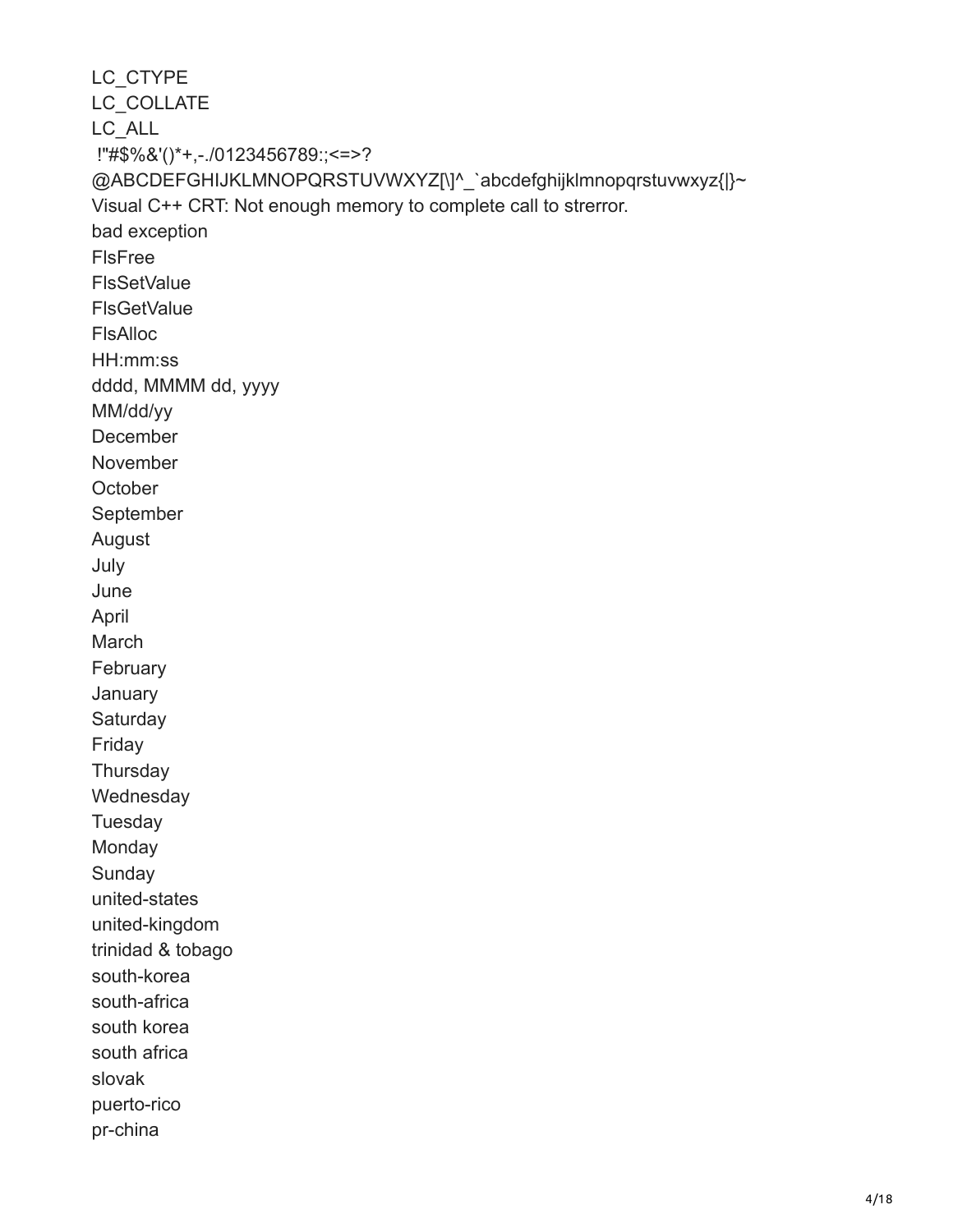pr china new-zealand hong-kong holland great britain england czech china britain america swiss swedish-finland spanish-venezuela spanish-uruguay spanish-puerto rico spanish-peru spanish-paraguay spanish-panama spanish-nicaragua spanish-modern spanish-mexican spanish-honduras spanish-guatemala spanish-el salvador spanish-ecuador spanish-dominican republic spanish-costa rica spanish-colombia spanish-chile spanish-bolivia spanish-argentina portuguese-brazilian norwegian-nynorsk norwegian-bokmal norwegian italian-swiss irish-english german-swiss german-luxembourg german-lichtenstein german-austrian french-swiss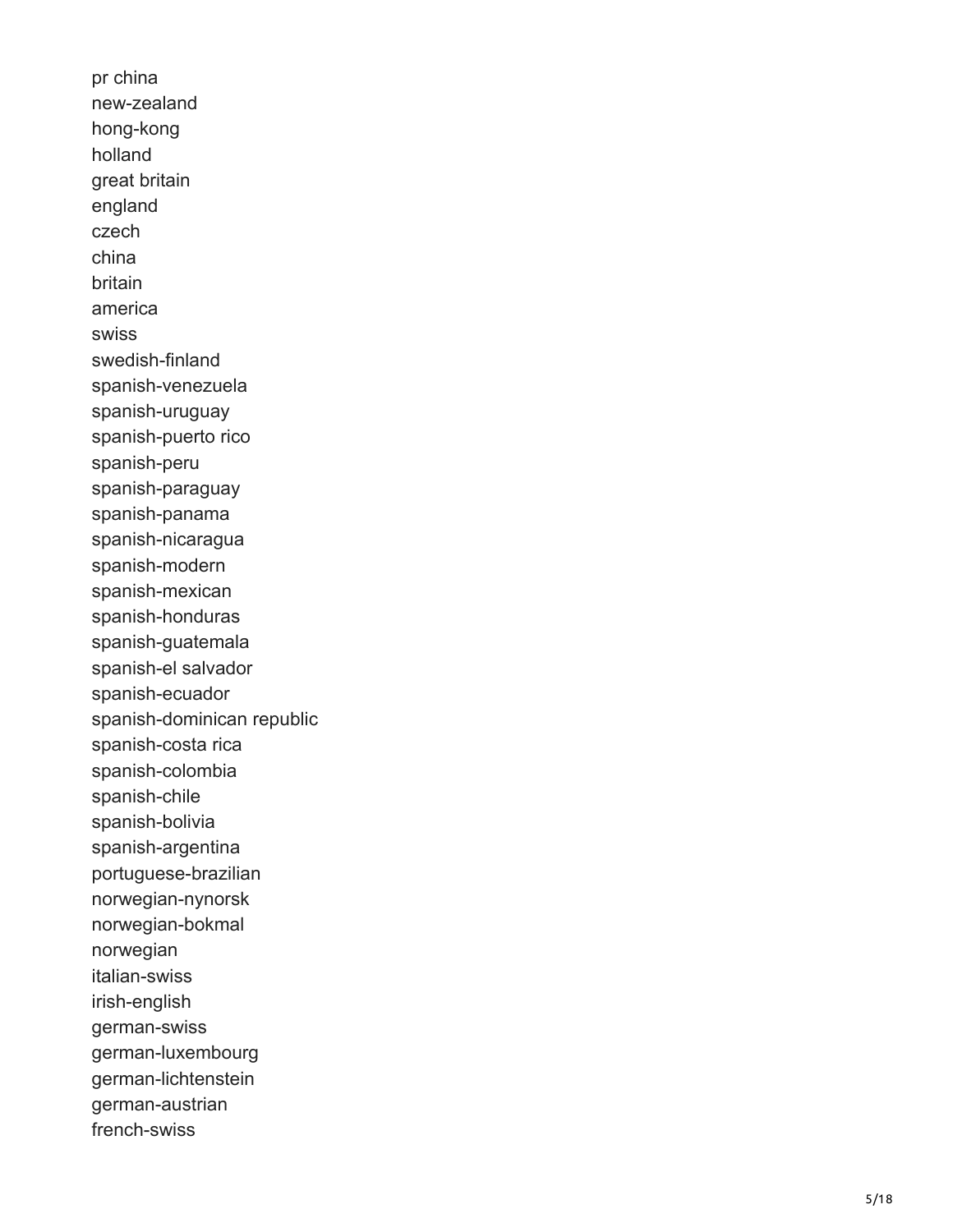french-luxembourg french-canadian french-belgian english-usa english-us english-uk english-trinidad y tobago english-south africa english-nz english-jamaica english-ire english-caribbean english-can english-belize english-aus english-american dutch-belgian chinese-traditional chinese-singapore chinese-simplified chinese-hongkong chinese canadian belgian australian american-english american english american Norwegian-Nynorsk Illegal byte sequence Directory not empty Function not implemented No locks available Filename too long Resource deadlock avoided Result too large Domain error Broken pipe Too many links Read-only file system Invalid seek No space left on device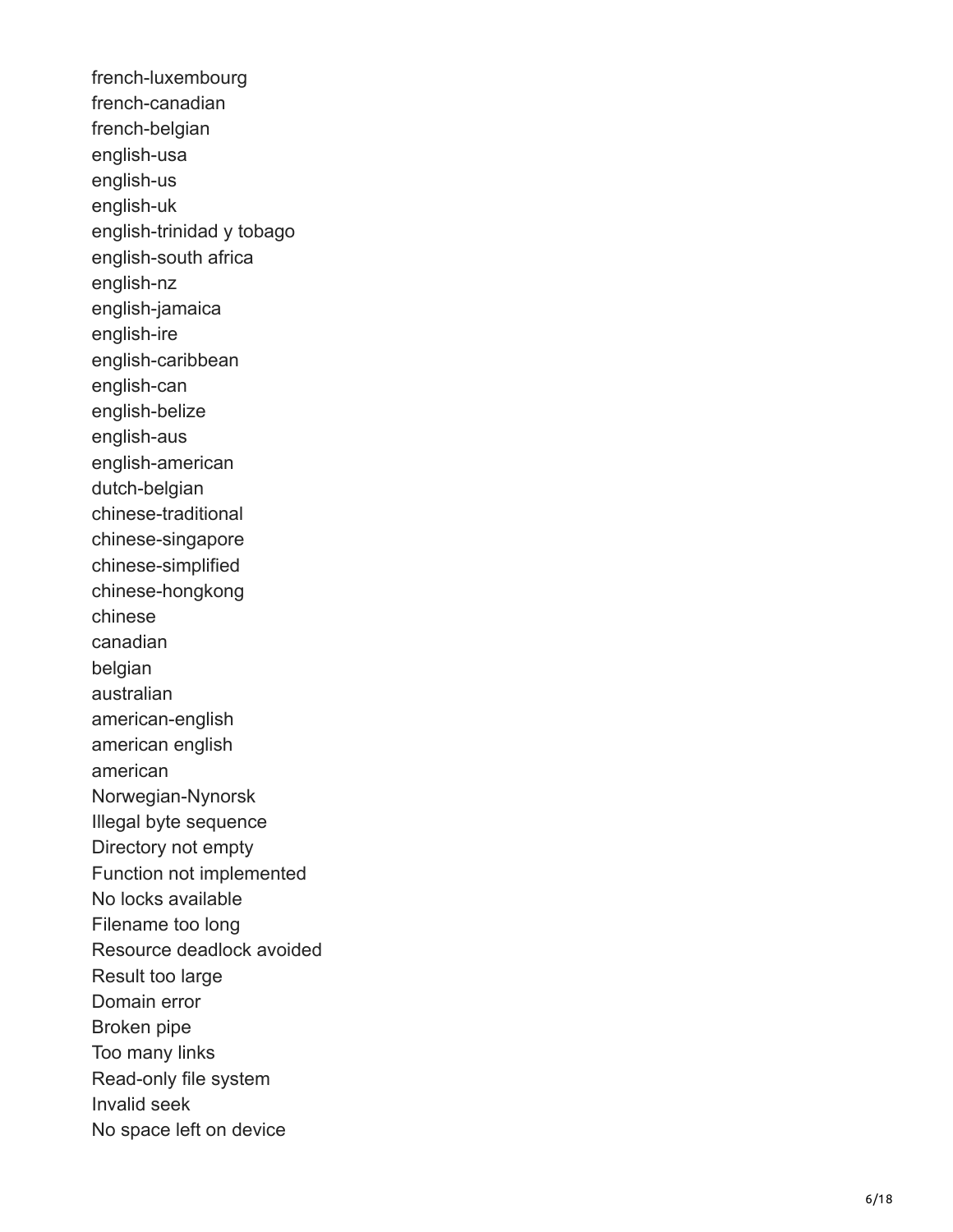File too large Inappropriate I/O control operation Too many open files Too many open files in system Invalid argument Is a directory Not a directory No such device Improper link File exists Resource device Unknown error Bad address Permission denied Not enough space Resource temporarily unavailable No child processes Bad file descriptor Exec format error Arg list too long No such device or address Input/output error Interrupted function call No such process No such file or directory Operation not permitted No error UTF-8 UTF-16LE UNICODE Complete Object Locator' Class Hierarchy Descriptor' Base Class Array' Base Class Descriptor at ( Type Descriptor' `local static thread guard' `managed vector copy constructor iterator' `vector vbase copy constructor iterator' `vector copy constructor iterator' `dynamic atexit destructor for ' `dynamic initializer for ' `eh vector vbase copy constructor iterator'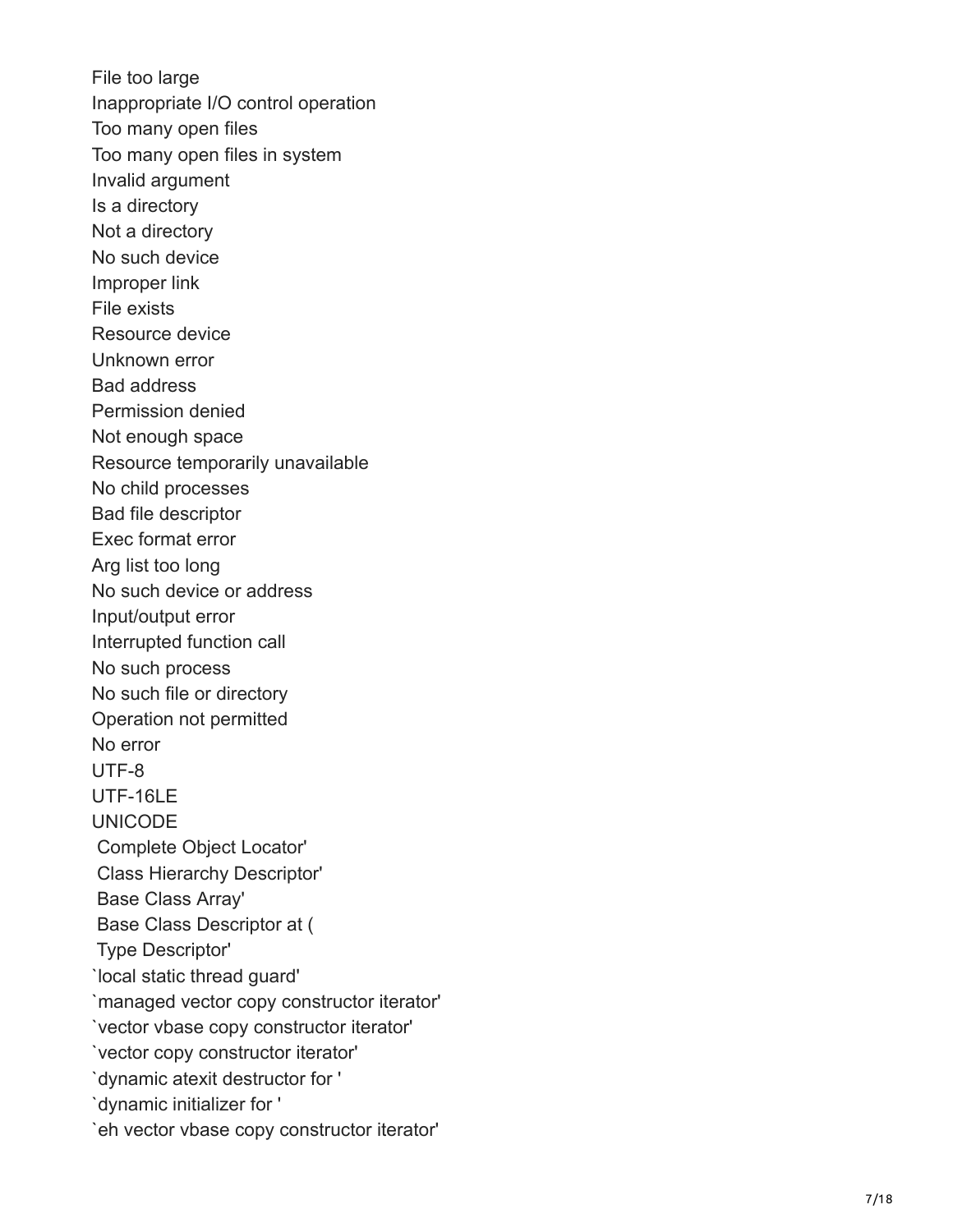`eh vector copy constructor iterator' `managed vector destructor iterator' `managed vector constructor iterator' `placement delete[] closure' `placement delete closure' `omni callsig' delete[] new[] `local vftable constructor closure' `local vftable' `RTTI `udt re turning' `copy constructor closure' `eh vector vbase constructor iterator' `eh vector destructor iterator' `eh vector constructor iterator' `virtual displacement map' `vector vbase constructor iterator' `vector destructor iterator' `vector constructor iterator' `scalar deleting destructor' `default constructor closure' `vector deleting destructor' `vbase destructor' `string' `local static guard' `typeof' `vcall' `vbtable' `vftable' operator delete new \_\_unaligned \_\_restrict  $_{\text{ptr64}}$ \_\_eabi \_\_clrcall \_\_fastcall \_\_thiscall \_\_stdcall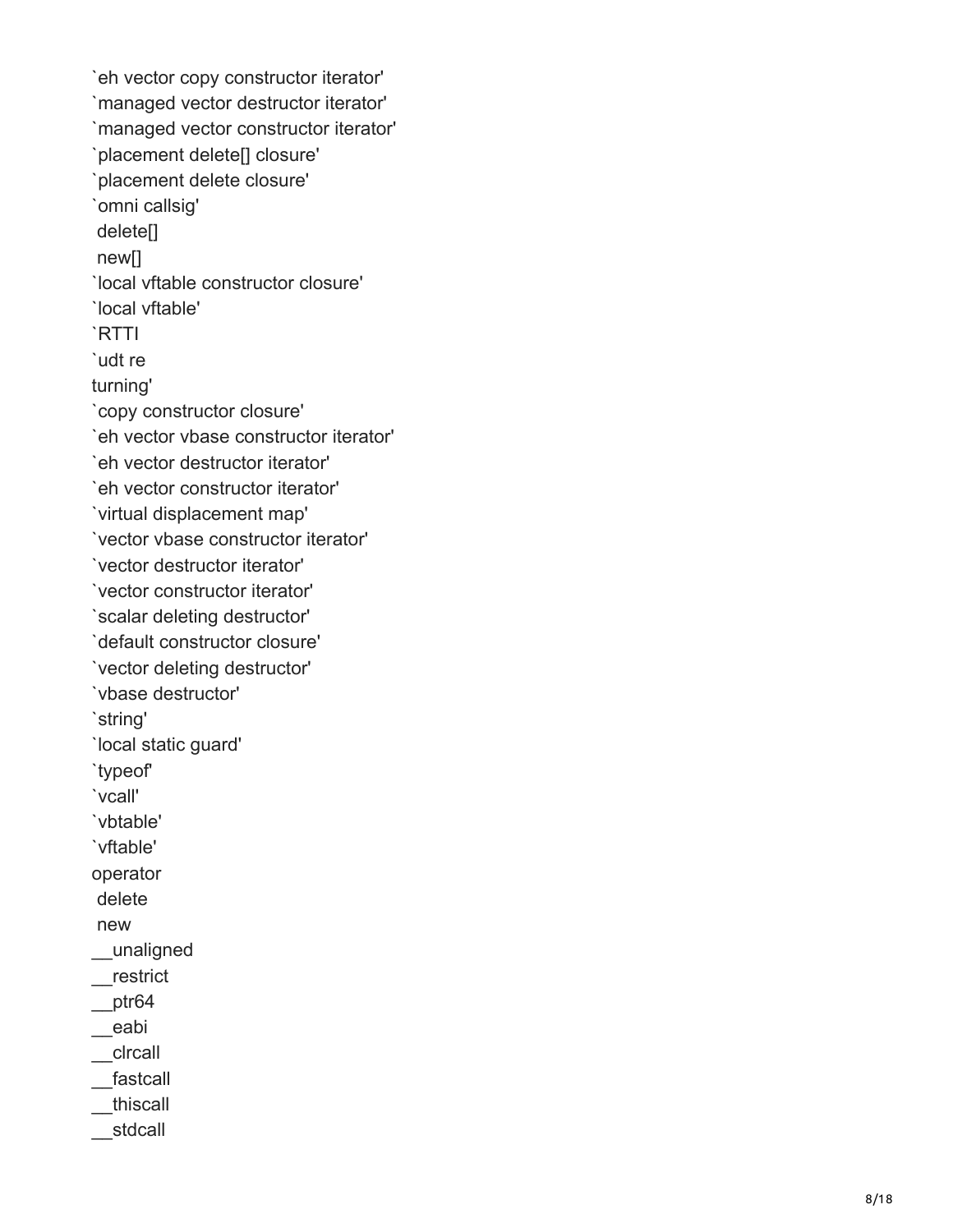\_\_pascal \_\_cdecl \_\_based( GetProcessWindowStation GetUserObjectInformationW **GetLastActivePopup** GetActiveWindow MessageBoxW NetScheduleJobDel **NetApiBufferFree** NetApiBufferAllocate NetRemoteTOD NETAPI32.dll WS2\_32.dll **GetTickCount CloseHandle** Process32NextW Process32FirstW CreateToolhelp32Snapshot **OpenProcess** GetCurrentProcess **VirtualFree VirtualAlloc** LocalFree Sleep **LocalAlloc GetLastError** MoveFileExW **DeleteFileW** GetProcAddress GetModuleHandleW **WriteFile CreateFileW SizeofResource LockResource LoadResource** FindResourceW GetCommandLineW **GetFileTime** GetWindowsDirectoryW **SetFileTime** CreateThread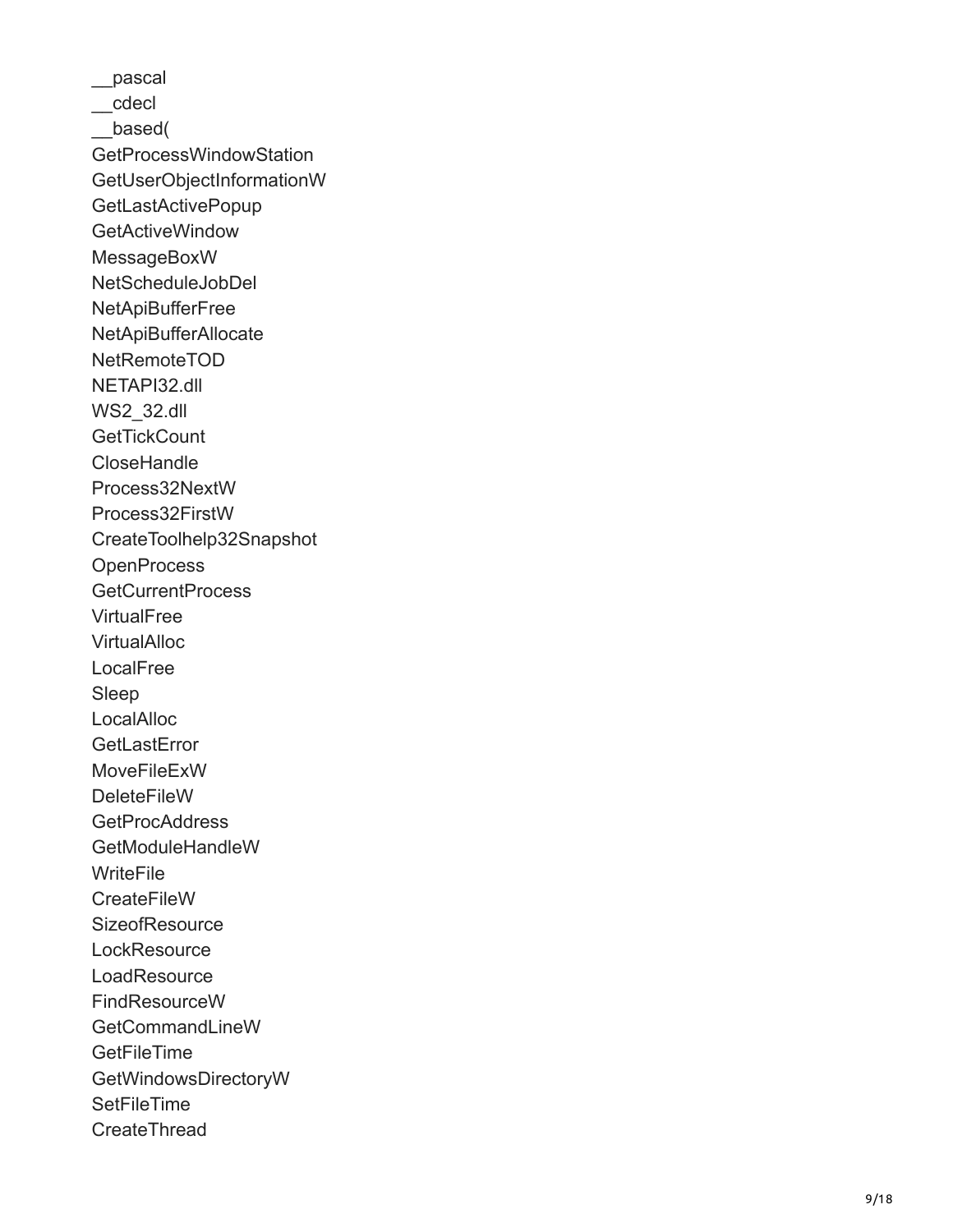CreateProcessW **CopyFileW MoveFileW ReadFile GetSystemTime LeaveCriticalSection EnterCriticalSection** DeleteCriticalSection WaitForSingleObject InitializeCriticalSection KERNEL32.dll LoadImageW USER32.dll **StartServiceW RegCloseKey** RegDeleteValueW RegOpenKeyExW Chan geServiceConfig2W CreateServiceW CloseServiceHandle ChangeServiceConfigW QueryServiceConfigW **OpenServiceW** OpenSCManagerW RegQueryValueExW StartServiceCtrlDispatcherW **SetServiceStatus** RegisterServiceCtrlHandlerW ADVAPI32.dll CommandLineToArgvW SHELL32.dll InterlockedIncrement InterlockedDecrement **EncodePointer DecodePointer** RaiseException **RtlUnwind** HeapFree **ExitProcess HeapSetInformation** WideCharToMultiByte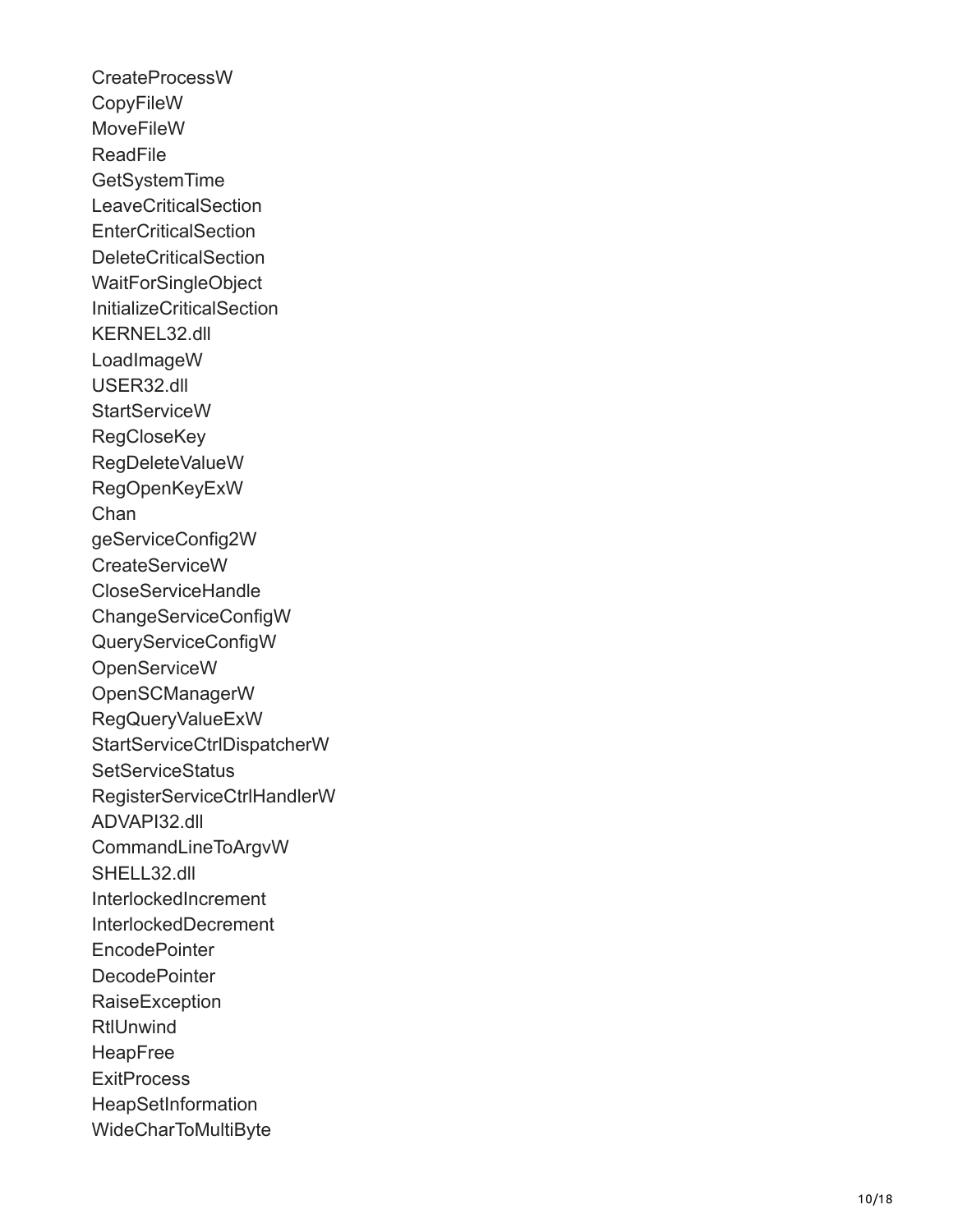LCMapStringW MultiByteToWideChar **GetCPInfo** HeapAlloc IsProcessorFeaturePresent TerminateProcess UnhandledExceptionFilter SetUnhandledExceptionFilter **IsDebuggerPresent TIsAlloc TIsGetValue TIsSetValue TIsFree SetLastError** GetCurrentThreadId **HeapCreate SetHandleCount GetStdHandle** InitializeCriticalSectionAndSpinCount **GetFileType GetStartupInfoW** GetConsoleCP GetConsoleMode **FlushFileBuffers SetFilePointer** LoadLibraryW **GetLocaleInfoW** GetModuleFileNameW FreeEnvironmentStringsW GetEnvironmentStringsW QueryPerformanceCounter GetCurrentProcessId GetSystemTimeAsFileTime **GetACP GetOEMCP** IsValidCodePage GetStringTypeW **HeapReAlloc** HeapSize **GetUserDefaultLCID** GetLocaleInfoA EnumSystemLocalesA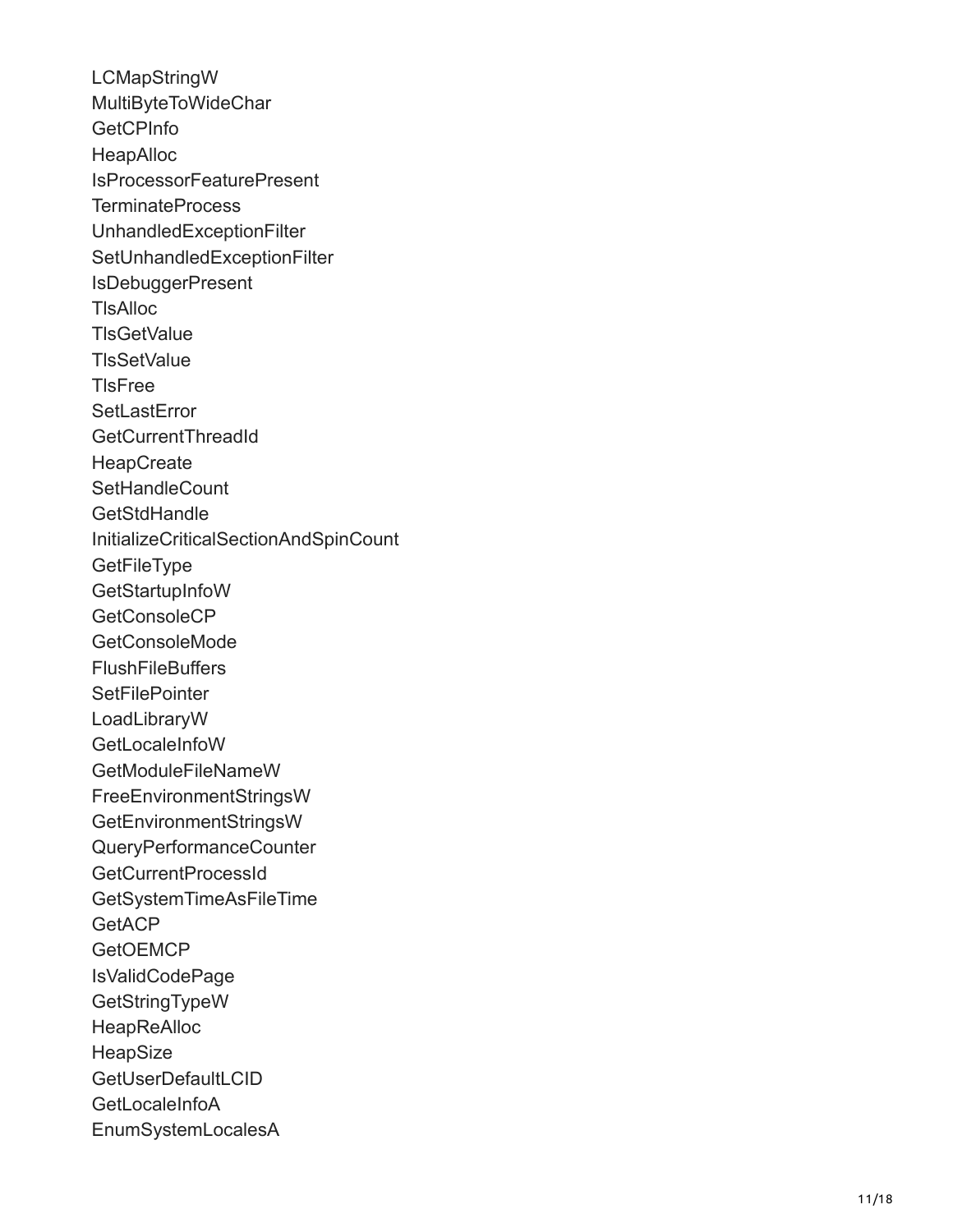**IsValidLocale** WriteConsoleW **SetStdHandle CreateFileA SetEndOfFile GetProcessHeap** .?AVbad\_alloc@std@@ .?AVexception@std@@ .?AVruntime\_error@std@@ .?AVfacet@locale@std@@ .?AVcodecvt\_base@std@@ .?AUctype\_base@std@@ .?AVios\_base@std@@ .?AV?\$\_Iosb@H@std@@ .?AV?\$basic\_ostream@DU?\$char\_traits@D@std@@@std@@ .?AV?\$basic\_ios@DU?\$char\_traits@D@std@@@std@@ .?AV?\$basic\_istream@DU?\$char\_traits@D@std@@@std@@ .?AV?\$basic\_iostream@DU?\$char\_traits@D@std@@@std@@ .?AV?\$ctype@D@std@@ .?AVsystem\_error@std@@ .?AVfailure@ios\_base@std@@ .?AV?\$basic\_streambuf@DU?\$char\_traits@D@std@@@std@@ .?AV?\$codecvt@DDH@std@@ .?AVbad\_cast@std@@ .?AV?\$basic\_filebuf@DU?\$char\_traits@D@std@@@std@@ .?AV?\$basic\_fstream@DU?\$char\_traits@D@std@@@std@@ .?AVlogic\_error@std@@ .?AVlength\_error@std@@ .?AVout of range@std@@ .?AV\_Locimp@locale@std@@ .?AVerror\_category@std@@ .?AV Generic error category@std@@ .?AV lostream\_error\_category@std@@ .?AV System\_error\_category@std@@ Copyright (c) 1992-2004 by P.J. Plauger, licensed by Dinkumware, Ltd. ALL RIGHTS RESERVED. .?AVtype\_info@@ .?AVbad\_exception@std@@

abcdefghijklmnopqrstuvwxyz ABCDEFGHIJKLMNOPQRSTUVWXYZ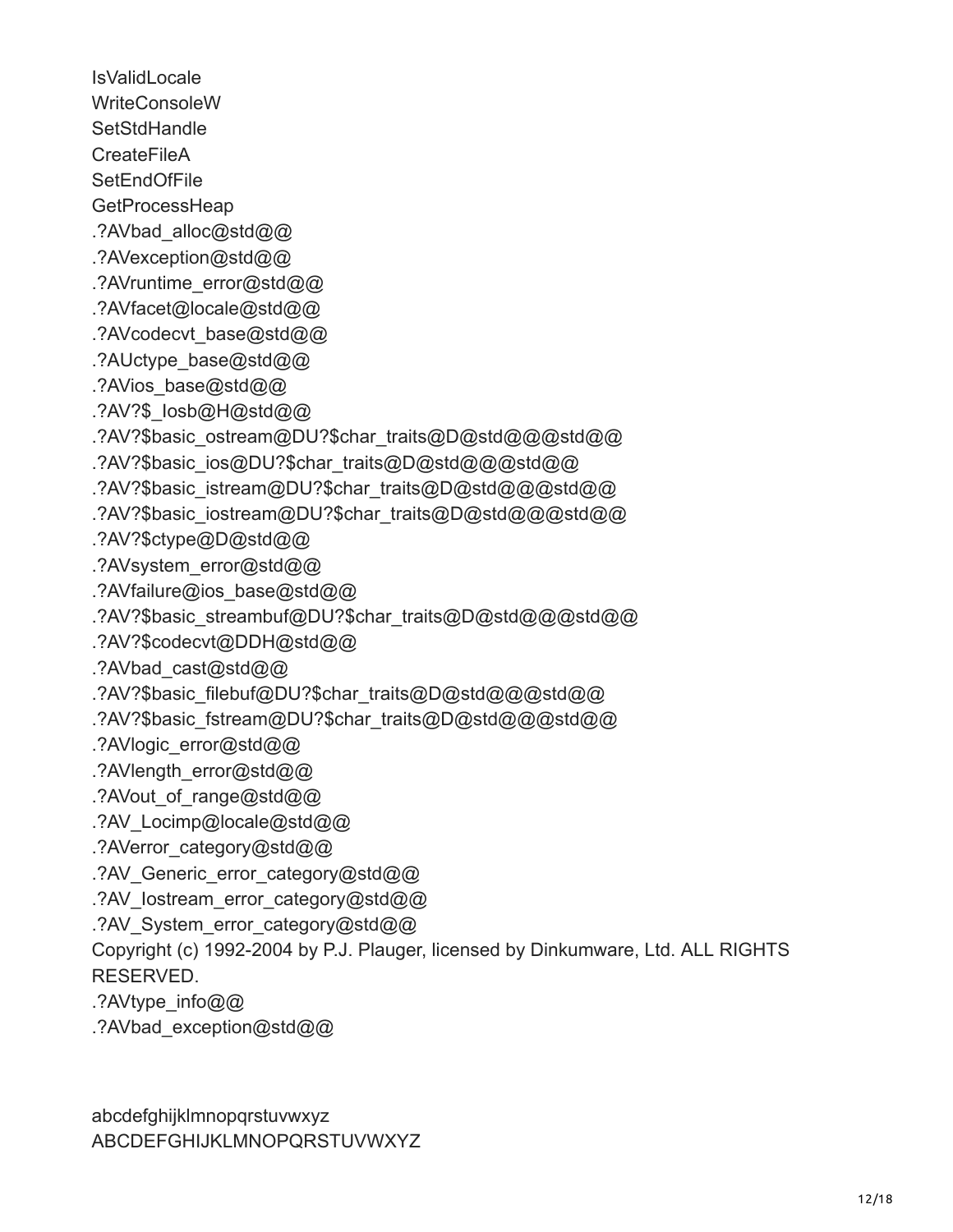```
abcdefghijklmnopqrstuvwxyz
ABCDEFGHIJKLMNOPQRSTUVWXYZ
KG=1>]H:
uD^5
_D`j
^{\wedge +'}^#WkW+K
_aFNZ-
kS3~
K^4s
K^aCN
^#WkW+K
_aFNZ-
Unicode Strings:
---------------------------------------------------------------------------
jjjjj
@LanmanWorkstation
WOW64
SYSTEM\CurrentControlSet\Services\TrkSvr
Distributed Link Tracking Server
Enables the Distributed Link Tracking Client service within the same domain to provide more
reliable and efficient maintenance of links within the domain. If this service is disabled, any
services that explicitly depend on it will fail to start.
RpcSs
C:\Windows\system32\svchost.exe -k netsvcs
TrkSvr
.exe
kernel32.dll
amd64
AMD64
PROCESSOR_ARCHITECTURE
SYSTEM\CurrentControlSet\Control\Session Manager\Environment
ntrksvr.exe
trksrv.exe
netinit
\system32\kernel32.dll
netapi32.dll
%SystemRoot%\System32\
\system32\
```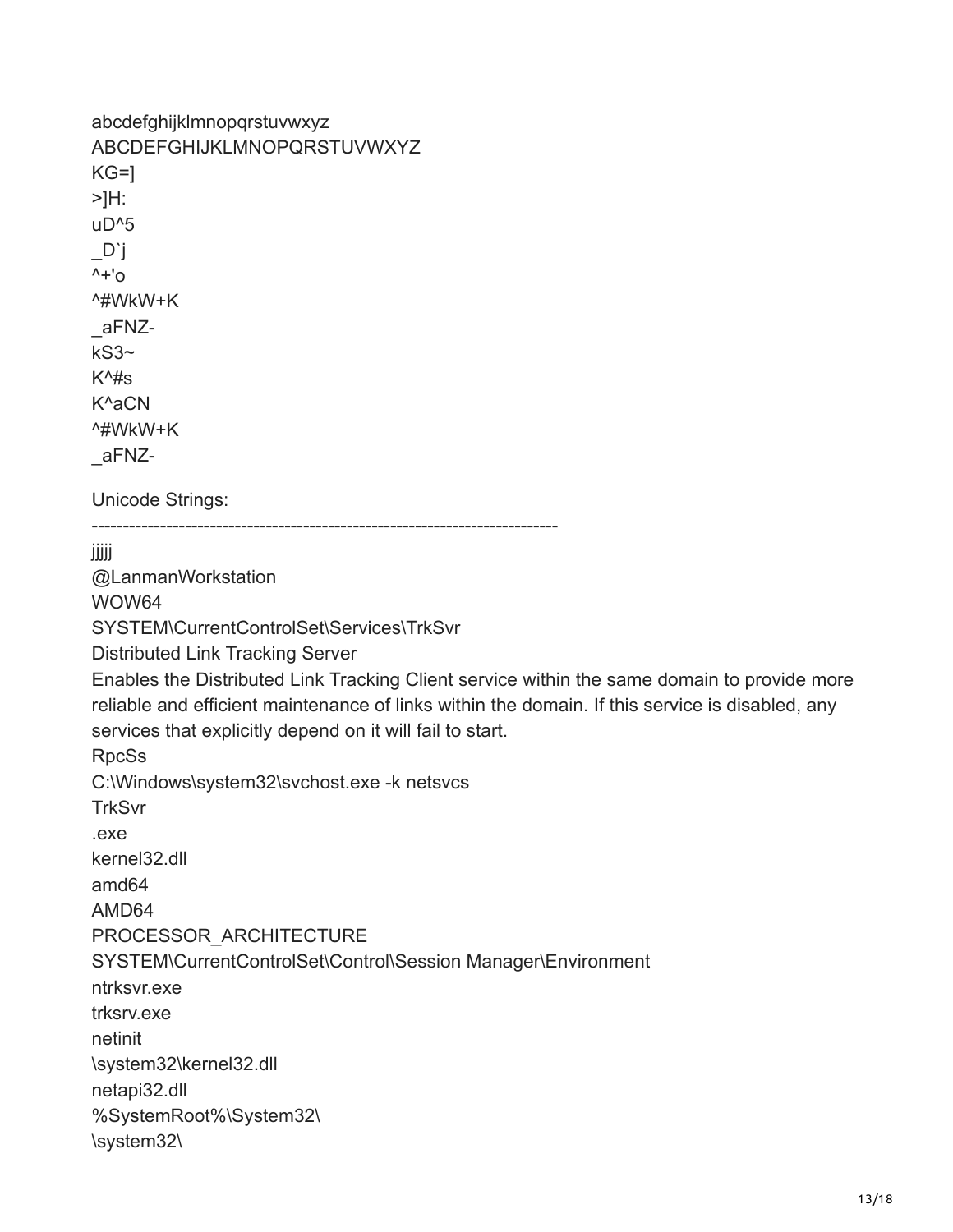\system32\csrss.exe E\$\WINDOWS D\$\WINDOWS C\$\WINDOWS ADMIN\$ \inf\netft429.pnf PKCS7 \System32\cmd.exe /c "ping -n 30 127.0.0.1 >nul && sc config TrkSvr binpath= system32\trksrv.exe && ping -n 10 127.0.0.1 >nul && sc start TrkSvr " X509 myimage12767 PKCS12 wow32 mscoree.dll  $(1)$  H  $h((($ H H<sub>ar</sub> H<sub>ar</sub> H<sub>ar</sub> AKERNEL32.DLL runtime error TLOSS error SING error DOMAIN error R6033 - Attempt to use MSIL code from this assembly during native code initialization This indicates a bug in your application. It is most likely the result of calling an MSIL-

compiled (/clr) function from a native constructor or from DllMain.

R6002

- floating point support not loaded AMicrosoft Visual C++ Runtime Library <program name unknown> Runtime Error! Program: HH:mm:ss dddd, MMMM dd, yyyy MM/dd/yy **December** November **October** September August July June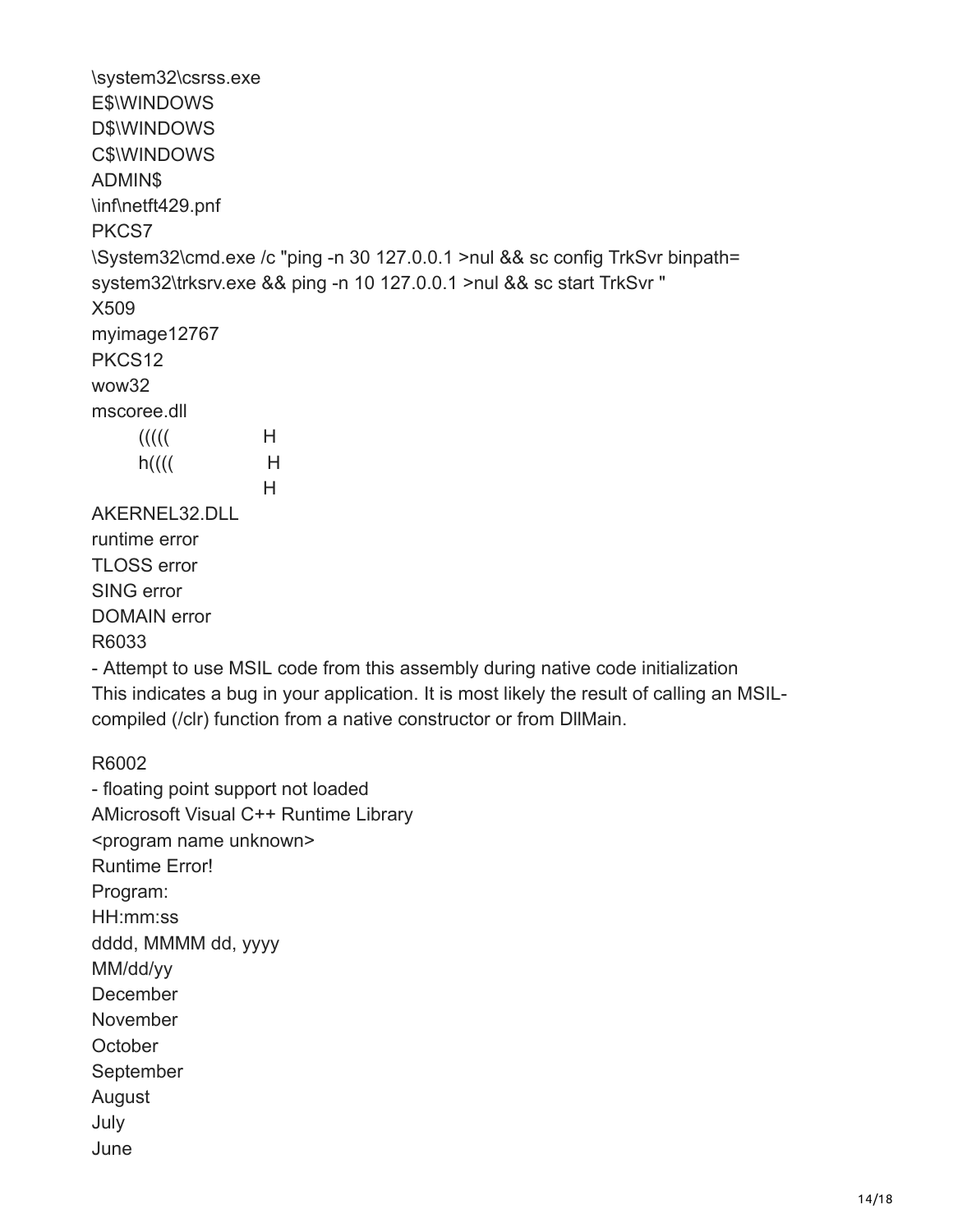April March February January **Saturday** Friday **Thursday** Wednesday Tuesday Monday Sunday Eccs UTF-8 UTF-16LE UNICODE WUSER32.DLL CONOUT\$ caclsrv certutl clean ctrl dfrag dnslookup dvdquery event findfile gpget ipsecure iissrv msinit ntfrsutil ntdsutl power rdsadmin regsys sigver routeman rrasrv sacses sfmsc smbinit wcscript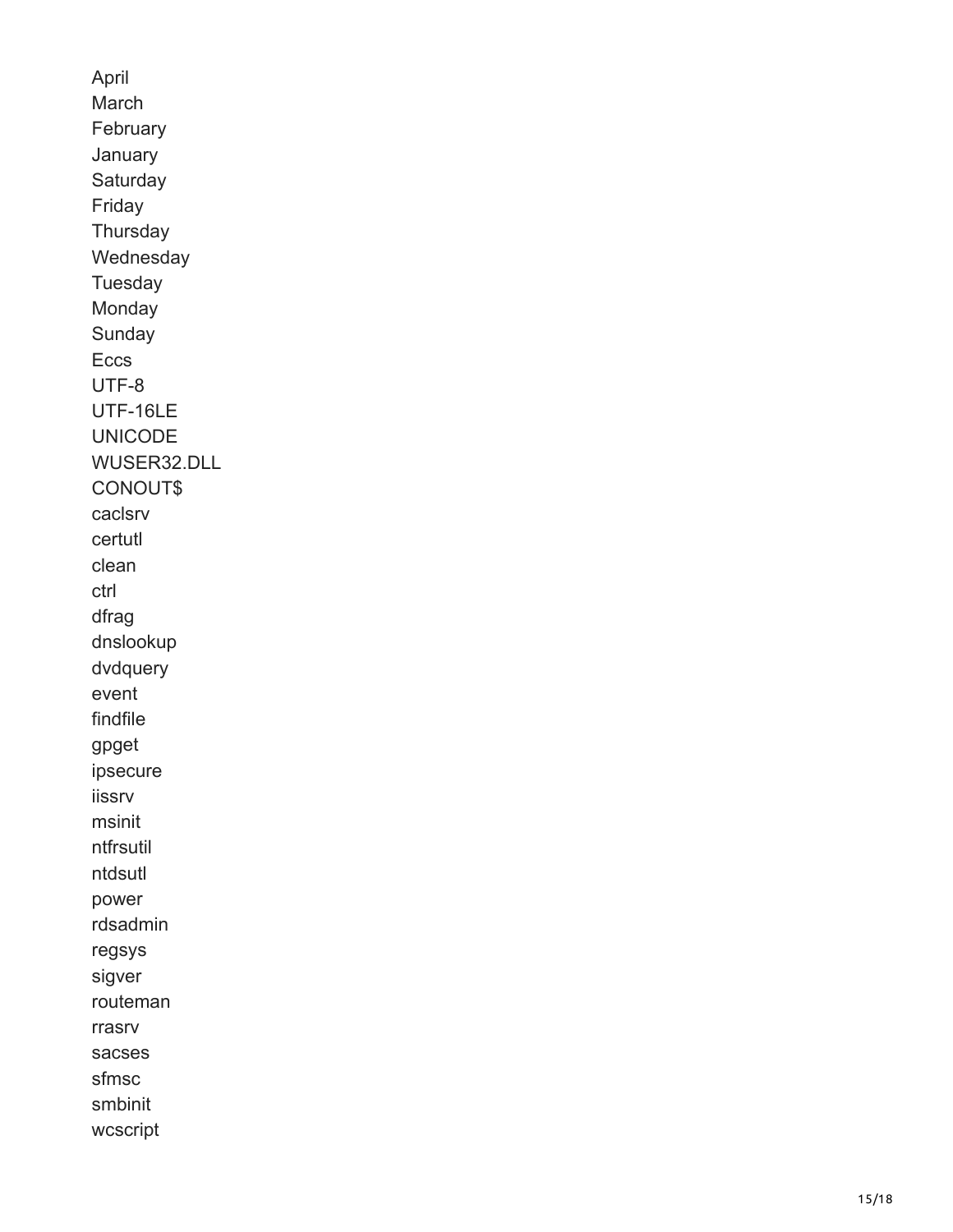ntnw netx fsutl extract \system32\ test123 test456 test789 testdomain.com 123123 456456 789789 PKCS12 PKCS7 X509 VS\_VERSION\_INFO **StringFileInfo** 040904b0 CompanyName Microsoft Corporation FileDescription Distributed Link Tracking Server **FileVersion** 5.2.3790.0 (srv03\_rtm.030324-2048) InternalName Distributed Link Tracking Server LegalCopyright Microsoft Corporation. All rights reserved. **OriginalFilename** trksvr **ProductName Microsoft Windows**  Operating System ProductVersion 5.2.3790.0 **VarFileInfo Translation** 

### **Automatic scans**

 [https://www.virustotal.com/file/f9d94c5de86aa170384f1e2e71d95ec373536899cb7985633d](https://www.virustotal.com/file/f9d94c5de86aa170384f1e2e71d95ec373536899cb7985633d3ecfdb67af0f72/analysis/) 3ecfdb67af0f72/analysis/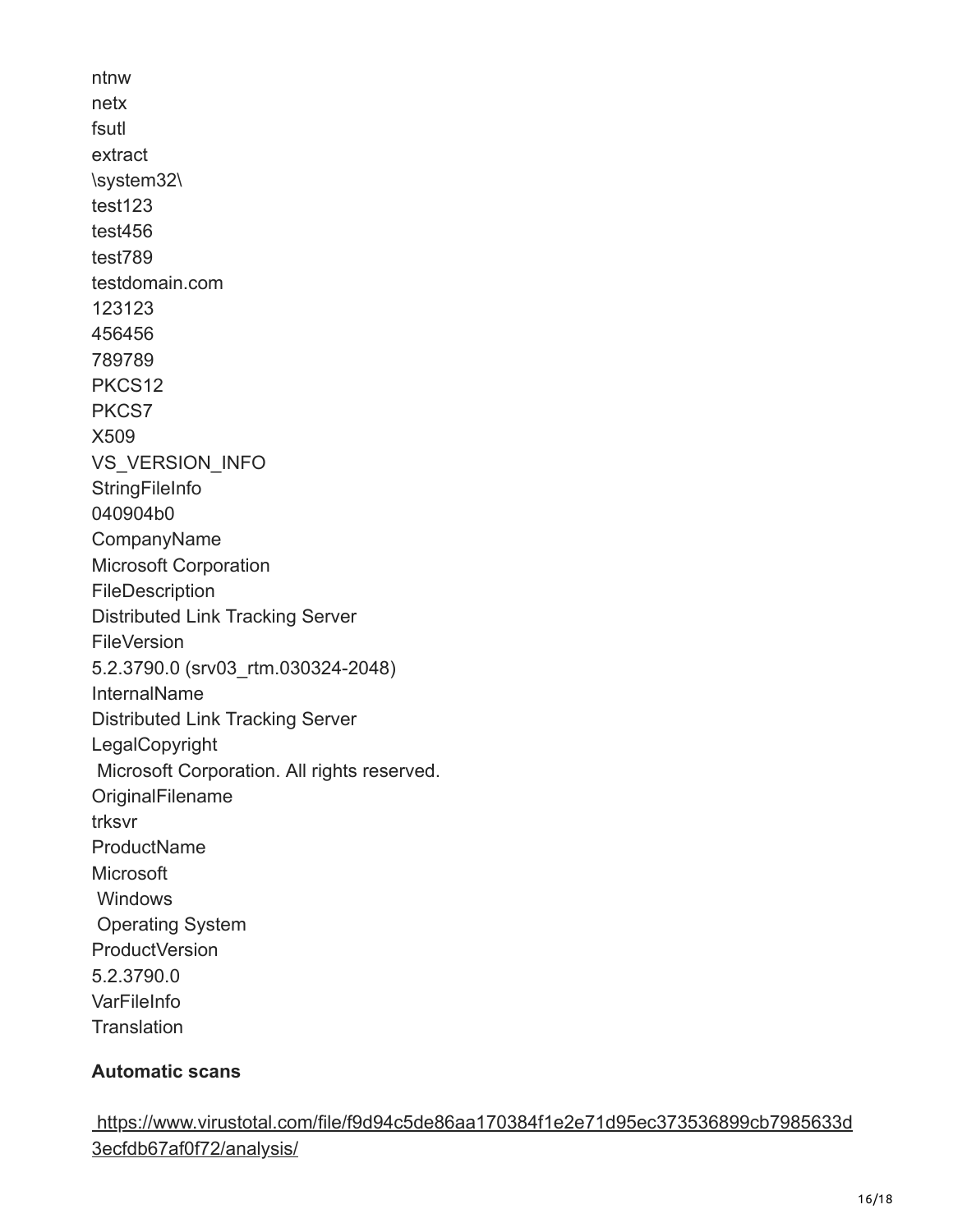SHA256: f9d94c5de86aa170384f1e2e71d95ec373536899cb7985633d3ecfdb67af0f72 SHA1: 502920a97e01c2d022ac401601a311818f336542 MD5: d214c717a357fe3a455610b197c390aa File size: 966.0 KB ( 989184 bytes ) File name: str.exe File type: Win32 EXE Tags: peexe Detection ratio: 22 / 42 Analysis date: 2012-08-16 13:57:43 UTC ( 16 hours, 25 minutes ago ) AntiVir TR/Crypt.FKM.Gen 20120816 Avast Win32:Malware-gen 20120816 AVG unknown virus Win32/DH{A2cI} 20120815 BitDefender Gen:Trojan.Heur.8u0@ILmUdSm 20120816 Commtouch W32/Dropper.gen8!Maximus 20120816 Comodo UnclassifiedMalware 20120816 Emsisoft Trojan.Win32.Spy!IK 20120816 F-Prot W32/Dropper.gen8!Maximus 20120815 F-Secure Gen:Trojan.Heur.8u0@ILmUdSm 20120816 GData Gen:Trojan.Heur.8u0@ILmUdSm 20120816 Ikarus Trojan.Win32.Spy 20120816 Jiangmin Trojan/Generic.aninx 20120816 K7AntiVirus Trojan 20120815 Kaspersky HEUR:Trojan.Win32.Generic 20120816 McAfee W32/DistTrack 20120816 McAfee-GW-Edition W32/DistTrack 20120816 Norman W32/Troj Generic.DKYIW 20120816 Sophos Troj/Mdrop-ELD 20120816 Symantec W32.DistTrack 20120816 TrendMicro TROJ\_DISTTRACK.A 20120816 TrendMicro-HouseCall TROJ\_DISTTRACK.A 20120816 VIPRE Trojan.Win32.Generic!BT 20120816 [https://www.virustotal.com/file/4f02a9fcd2deb3936ede8ff009bd08662bdb1f365c0f4a78b3757](https://www.virustotal.com/file/4f02a9fcd2deb3936ede8ff009bd08662bdb1f365c0f4a78b3757a98c2f40400/analysis/) a98c2f40400/analysis/ SHA256: 4f02a9fcd2deb3936ede8ff009bd08662bdb1f365c0f4a78b3757a98c2f40400 SHA1: 7c0dc6a8f4d2d762a07a523f19b7acd2258f7ecc MD5: b14299fd4d1cbfb4cc7486d978398214

File size: 966.0 KB ( 989184 bytes )

File name: str.exe

File type: Win32 EXE

Tags: peexe

Detection ratio: 21/42